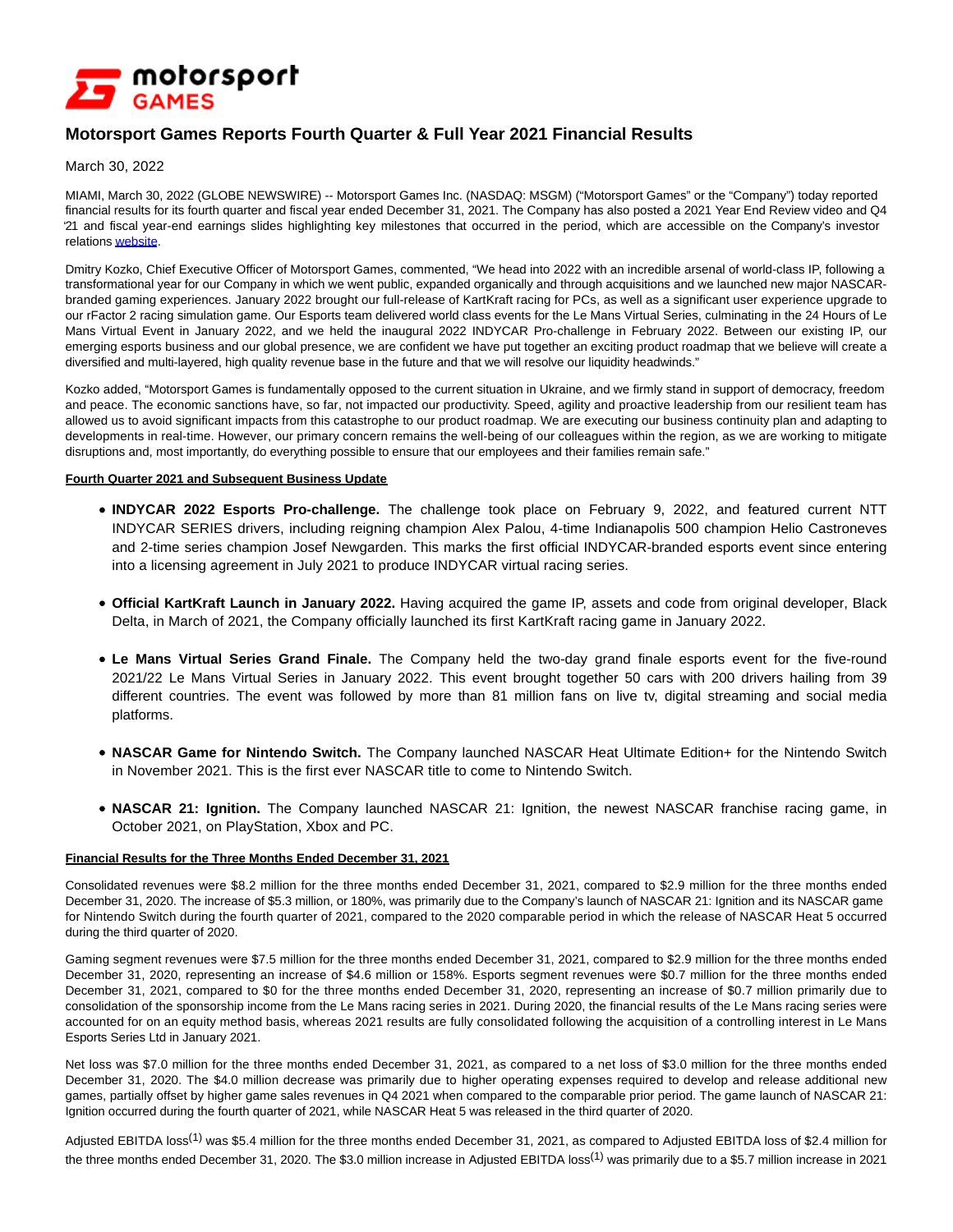operating expenses that the Company invested into developing and marketing its portfolio of games. This was partially offset by a \$1.7 million increase in gross profit from higher games sales in Q4 2021 when compared to the comparable prior period, \$0.3 million for impairment of intangible assets, \$0.3 million increase in depreciation and amortization expense, \$0.2 million in acquisition-related expenses and \$0.2 million in stock-based compensation.

The following table provides a reconciliation from net loss to Adjusted EBITDA<sup>(1)</sup> for the three months ended December 31, 2021 and 2020, respectively:

|                                            | <b>Three Months Ended</b><br>December 31, 2021 |             |   | <b>Three Months Ended</b><br>December 31, 2020 |  |
|--------------------------------------------|------------------------------------------------|-------------|---|------------------------------------------------|--|
| <b>GAAP: Net loss</b>                      | \$                                             | (6,999,749) | S | (3,053,506)                                    |  |
| GAAP: Interest expense, net                |                                                | 192.408     |   | 269,173                                        |  |
| <b>GAAP: Depreciation and Amortization</b> |                                                | 567,840     |   | 262,450                                        |  |
| <b>EBITDA</b>                              |                                                | (6,239,501) |   | (2,521,883)                                    |  |
| IPO related expenses                       |                                                |             |   | 84,699                                         |  |
| Acquisition related expenses               |                                                | 248,584     |   |                                                |  |
| Stock-based compensation                   |                                                | 241.300     |   |                                                |  |
| Impairment of intangible assets            |                                                | 317,113     |   |                                                |  |
| <b>Adjusted EBITDA</b>                     |                                                | (5,432,504) |   | (2,437,184)                                    |  |

## **Financial Results for the Year Ended December 31, 2021**

Revenues for the fiscal year ended December 31, 2021 were \$15.1 million as compared to \$19.0 million for the year ended December 31, 2020, reflecting a decline in new product sales in 2021 compared to 2020, stemming primarily from lower sales of the NASCAR 21: Ignition game release in 2021 when compared to sales from NASCAR Heat 5 in 2020, as well as the timing of game releases in 2021 versus 2020. NASCAR Heat 5 was released on July 7th of 2020 and NASCAR 21: Ignition was released late on October 28th of 2021, resulting in nearly four less months of sales from a new release in 2021 versus 2020.

Revenues from the gaming segment were \$14.3 million versus \$18.8 million for the fiscal years ended December 31, 2021 and 2020, respectively. The game launch of NASCAR 21: Ignition in the fourth quarter of 2021, compared to NASCAR Heat 5 in the third quarter of 2020 was the primary driver for the reduction in games revenues. Revenues from the esports segment were \$0.8 million and \$0.3 million for the fiscal years ended December 31, 2021 and 2020, respectively. Sponsorship income from the Le Mans virtual race series is the primary reason for the increase in esports revenues, which primarily grew as a result of consolidating the financial results of Le Mans Esports Series Ltd in 2021, following the acquisition of a controlling interest of such entity in January 2021, compared to the equity method of accounting approach used in 2020.

Net loss was \$33.7 million for the fiscal year ended December 31, 2021, as compared to a net loss of \$0.7 million for the fiscal year ended December 31, 2020. The \$33.0 million decrease between 2021 and 2020 was primarily due to \$14.8 million of additional operating expenses incurred to develop, market and release a portfolio of new games, \$9.7 million of stock-based compensation, \$5.3 million of IPO and acquisition-related expenses, a \$4.5 million decrease in revenues from game sales during 2021 and an increase of \$1.4 million in gains from equity method investment.

Adjusted EBITDA loss<sup>(1)</sup> was \$17.4 million for the fiscal year ended December 31, 2021, compared to Adjusted EBITDA income of \$0.9 million for 2020, reflecting lower year-over-year gaming revenues, higher costs to develop new game franchises and the timing of new game releases.

The following table provides a reconciliation from net (loss) to Adjusted EBITDA<sup>(1)</sup> for the fiscal years ended December 31, 2021 and 2020, respectively:

|                                               | <b>Twelve Months</b><br><b>Ended December 31.</b><br>2021 |                |    |            |
|-----------------------------------------------|-----------------------------------------------------------|----------------|----|------------|
| GAAP: Net loss                                | \$                                                        | (33,704,745)   | \$ | (679, 854) |
| GAAP: Interest expense, net                   |                                                           | 504,156        |    | 717,498    |
| <b>GAAP: Depreciation and Amortization</b>    |                                                           | 1,785,074      |    | 720,179    |
| <b>EBITDA</b>                                 |                                                           | (31, 415, 515) |    | 757,823    |
| <b>IPO related expenses</b>                   |                                                           | 2,947,192      |    | 166,910    |
| Acquisition related expenses                  |                                                           | 2.372.248      |    |            |
| Gain attributable to equity method investment |                                                           | (1,370,837)    |    |            |
| Stock-based compensation                      |                                                           | 9,726,662      |    |            |
| Impairment of intangible assets               |                                                           | 317,113        |    |            |
| <b>Adjusted EBITDA</b>                        |                                                           | (17, 423, 137) |    | 924,733    |

## **Cash Flow and Liquidity**

For the year ended December 31, 2021, the Company incurred a net loss of \$33.7 million, had negative cash flows from operations of approximately \$20.9 million and as of December 31, 2021 had an accumulated deficit of \$38.0 million. The Company expects to continue to incur losses for the foreseeable future as it continues to incur significant expenses to develop new game franchises. Accordingly, the Company does not believe the existing cash on hand will be sufficient to fund its operations for at least the next 12 months.

The Company's future liquidity and capital requirements include funds to support the planned costs to operate its business, including amounts required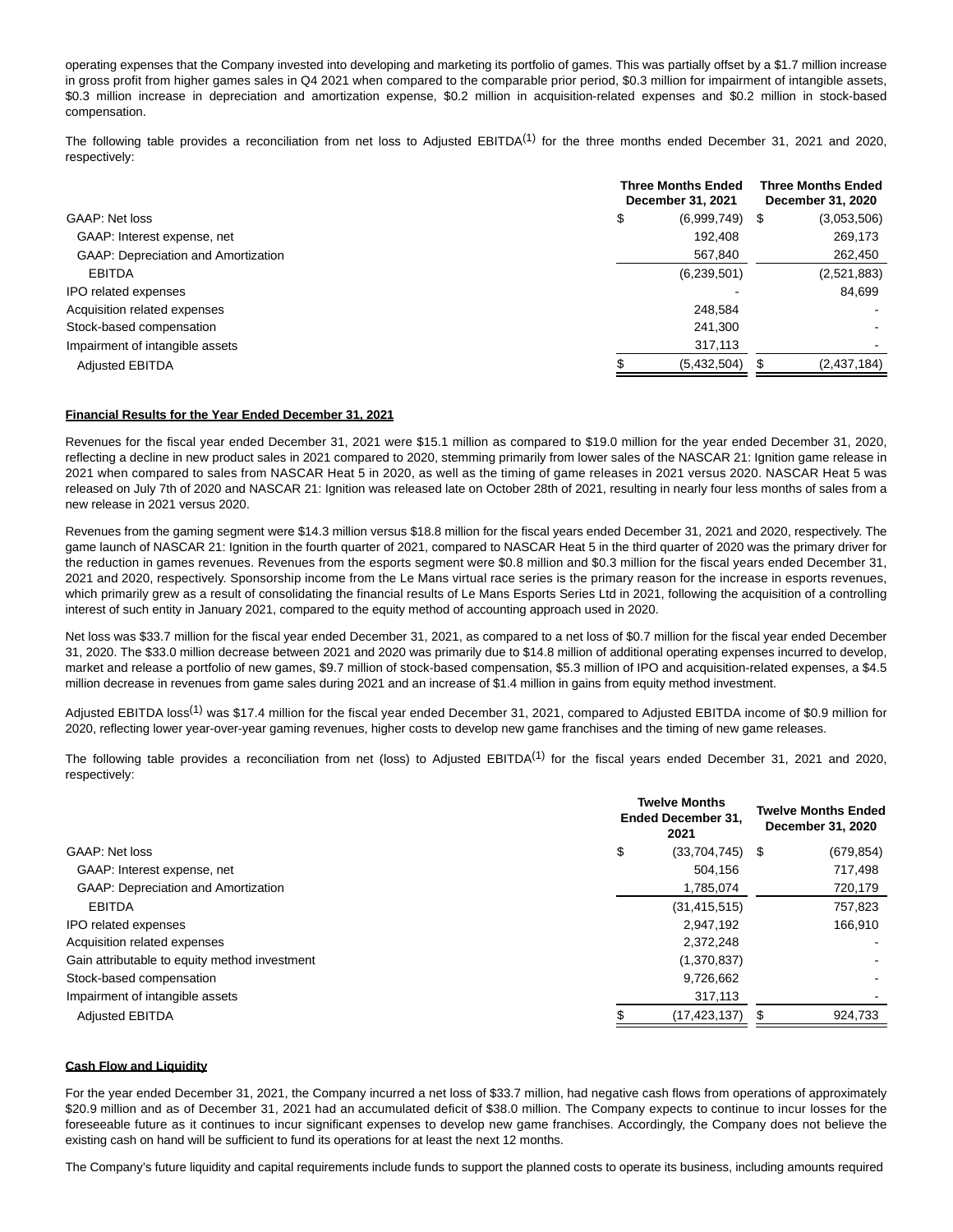to fund working capital, support the development and introduction of new products, maintain existing game titles, and certain capital expenditures. The adequacy of its available funds generally depends on many factors, including its ability to successfully develop consumer-preferred new products or enhancements to its existing products, continued development and expansion of the Company's esports platform and its ability to collaborate with and/or acquire other companies or technologies to enhance and complement the Company's product offerings.

The Company may choose to raise additional funds during 2022 through a variety of equity and/or debt financing arrangements, as well as by focusing on cost reduction actions. While the Company expects to generate additional liquidity through consummating equity and/or debt financings, as well as by continued cost control initiatives, if sales continue to decline, there can be no assurances that such actions will provide the Company with sufficient liquidity to meet its cash requirements as, among other things, the liquidity can be impacted by a number of factors, including the Company's level of sales, costs and expenditures, as well as accounts receivable and inventory.

## (1)**Use of Non-GAAP Financial Measures**

Adjusted EBITDA (the "Non-GAAP Measure") is not a financial measure defined by U.S. generally accepted accounting principles ("U.S. GAAP"). See the reconciliations of the Non-GAAP Measure to its most directly comparable U.S. GAAP measure in the financial tables above.

Adjusted EBITDA, a measure used by management to assess the Company's operating performance, is defined as EBITDA, which is net (loss) plus interest (income) expense, depreciation and amortization, less income tax benefit, adjusted to exclude: (i) IPO-related expenses; (ii) acquisition related expenses; (iii) gain attributable to equity method investment resulting from the acquisition of additional equity interest in Le Mans Esports Series Ltd.; (iv) stock-based compensation expenses; and (v) other charges or gains resulting from non-recurring events, if any.

The Company uses the Non-GAAP Measure to manage its business and evaluate its financial performance as Adjusted EBITDA has been adjusted for items that affect comparability between periods that the Company believes are not representative of its core ongoing operating business. Additionally, management believes that using the Non-GAAP Measure is useful to its investors because it enhances investors' understanding and assessment of the Company's normalized operating performance and facilitates comparisons to prior periods and its competitors' results (who may define Adjusted EBITDA differently).

The Non-GAAP Measure is not a recognized term under U.S. GAAP and does not purport to be an alternative to revenue, income/loss from operations, net (loss) income, or cash flows from operations or as a measure of liquidity or any other performance measure derived in accordance with U.S. GAAP. Additionally, the Non-GAAP Measure is not intended to be a measure of free cash flows available for management's discretionary use, as it does not consider certain cash requirements, such as interest payments, tax payments, working capital requirements and debt service requirements. The Non-GAAP Measure has limitations as an analytical tool, and investors should not consider it in isolation or as a substitute for the Company's results as reported under U.S. GAAP. Management compensates for the limitations of using non-GAAP financial measures by using them to supplement U.S. GAAP results to provide a more complete understanding of the factors and trends affecting the business than would be presented by using only measures in accordance with U.S. GAAP. Because not all companies use identical calculations, the Company's measures may not be comparable to other similarly titled measures of other companies. Reconciliations of the Non-GAAP Measure to its most directly comparable financial measures calculated and presented in accordance with U.S. GAAP are presented in the tables above.

## **Conference Call and Webcast Details**

The Company will host a conference call and webcast at 5:00 p.m. ET today to discuss its financial results. The live conference call can be accessed by dialing 1 (877) 407-0784 from the U.S. or 1 (201) 689-8560. Alternatively, participants may access the live webcast on the Motorsport Games Investor Relations website at [https://ir.motorsportgames.com u](https://www.globenewswire.com/Tracker?data=o2mY9mhX-cxcHbMk5Cwg-2hnFcomjKib6hWfZg3ZogBA4OnOti2Pzu9W9byee4hq7-yx301Pb2216rDfc8ojg1_gKhWgpPMFUsNjHwUM_huoCPhij7FDchBMyU0xC_0W)nder "Events."

## **About Motorsport Games**

Motorsport Games, a Motorsport Network company, combines innovative and engaging video games with exciting esports competitions and content for racing fans and gamers around the globe. The Company is the officially licensed video game developer and publisher for iconic motorsport racing series across PC, PlayStation, Xbox, Nintendo Switch and mobile, including NASCAR, INDYCAR, 24 Hours of Le Mans and the British Touring Car Championship ("BTCC"). Motorsport Games is an award-winning esports partner of choice for 24 Hours of Le Mans, Formula E, BTCC, the FIA World Rallycross Championship and the eNASCAR Heat Pro League, among others.

For more information about Motorsport Games visit: [www.motorsportgames.com.](https://www.globenewswire.com/Tracker?data=RLK9VyGxSjV9sXyuVN-m8p29r0DH5DL-FrIKfvzJ_O4h3x1olAne59ZjNFcFazkmkmQgLbr8sV3xek0wbKfasR06sXueL2OfxkKLEAtBOqw=)

## **Forward-Looking Statements**

Certain statements in this press release, the related conference call and webcast which are not historical facts are forward-looking statements within the meaning of Section 27A of the Securities Act of 1933, as amended, and Section 21E of the Securities Exchange Act of 1934, as amended, and are provided pursuant to the safe harbor provisions of the Private Securities Litigation Reform Act of 1995. Any statements in this press release, the related conference call and webcast that are not statements of historical fact may be deemed forward-looking statements. Words such as "continue," "will," "may," "could," "should," "expect," "expected," "plans," "intend," "anticipate," "believe," "estimate," "predict," "potential," and similar expressions are intended to identify such forward-looking statements. These forward-looking statements include, but are not limited to, statements concerning: (i) Motorsport Games' future business, future results of operations and/or financial condition; (ii) the expected future impact of new or planned products or offerings and the timing of launching such products and offerings, including without limitation our belief that we have put together an exciting product roadmap that will create a diversified and multi-layered, high quality revenue base in the future and that we will resolve our liquidity headwinds; (iii) the expected future impact of implementing management strategies and the impact of other industry trends, including without limitation our ability to execute a business continuity plan and adapt to developments real-time; (iv) the ability of the Company to fund future development and operating expenses, including without exception our expectation that the Company will continue to incur losses for the foreseeable future; and (v) our liquidity and capital requirements, including, without limitation, our ability to continue as a going concern, our belief that our existing cash on hand will not be sufficient to fund our operations for at least the next 12 months, our belief that it will be necessary for us to secure additional funds to continue our existing business operations and to fund our obligations, including, without limitation, the Company's expectation that it may raise additional funds during 2022 through a variety of equity and/or debt financing arrangements, as well as by focusing on cost reduction actions, and our belief that we have access to capital resources, as well as statements regarding our cash flows and anticipated uses of cash. All forward-looking statements involve significant risks and uncertainties that could cause actual results to differ materially from those expressed or implied in the forward-looking statements, many of which are generally outside the control of Motorsport Games and are difficult to predict. Examples of such risks and uncertainties include, but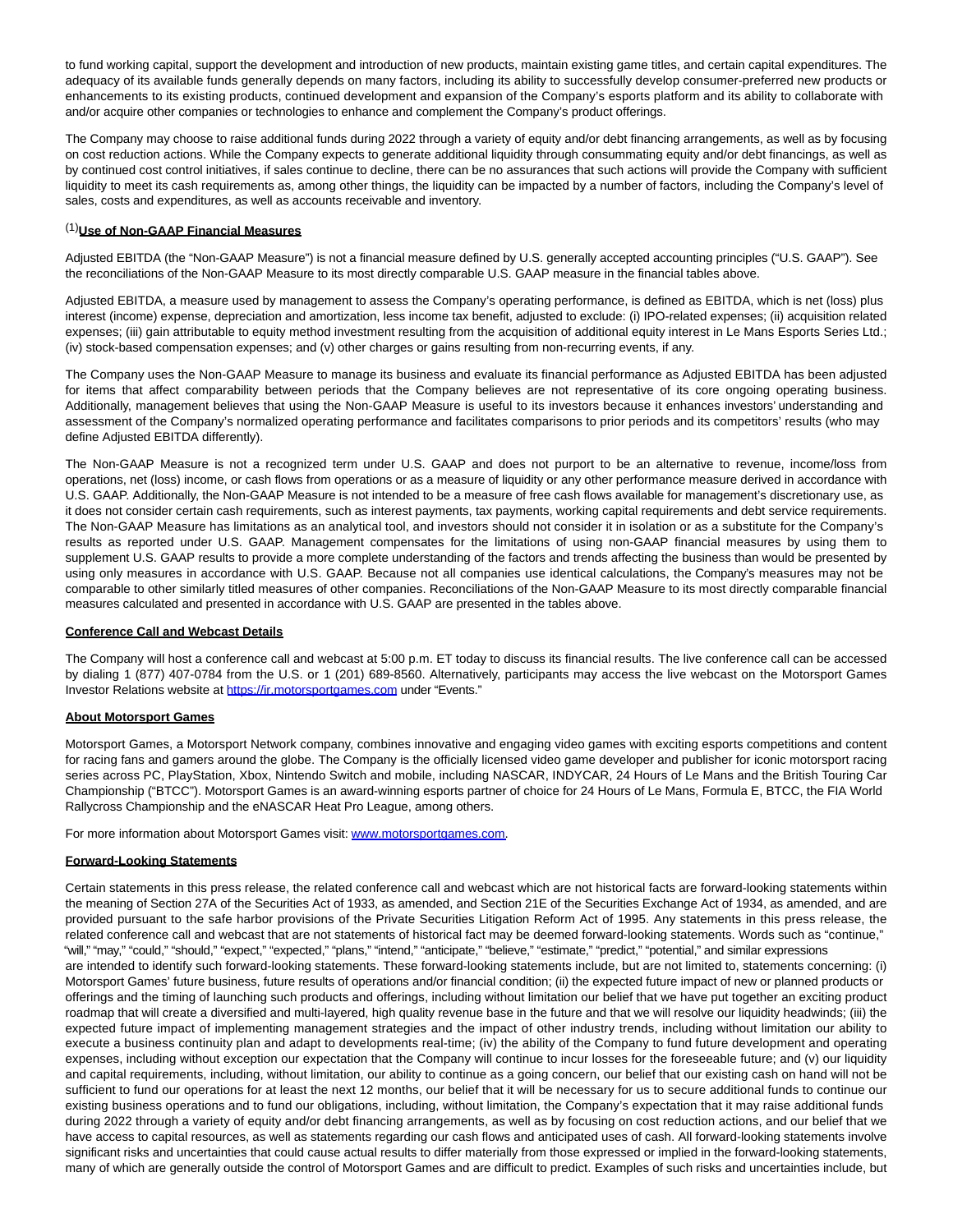are not limited to: (i) difficulties, delays or less than expected results in achieving the Company's growth plans, objectives and expectations, such as due to a slower than anticipated economic recovery and/or the Company's inability, in whole or in part, to continue to execute its business strategies and plans, such as due to less than anticipated customer acceptance of the Company's new game titles, the Company's experiencing difficulties or the inability to launch its games as planned, less than anticipated performance of the games impacting customer acceptance and sales and/or greater than anticipated costs and expenses to develop and launch its games, including, without limitation, higher than expected labor costs; (ii) difficulties, delays in or unanticipated events that may impact the timing and scope of new product launches, such as due to difficulties or delays in using its product development personnel in Russia due to Russia's invasion of Ukraine and the related sanctions and/or more restrictive sanctions rendering transacting in the region more difficult or costly and/or difficulties and/or delays arising out of any resurgence of the ongoing and prolonged COVID-19 pandemic; (iii) less than expected benefits from implementing the Company's management strategies and/or adverse economic events that negatively impact industry trends, such as significant changes in the labor markets, an extended or higher than expected inflationary environment (such as the impact on consumer discretionary spending as a result of significant increases in energy and gas prices which have been increasing since early in 2020), a higher interest rate environment, tax increases impacting consumer discretionary spending and or quantitative easing that results in higher interest rates that negatively impact consumers' discretionary spending, or adverse developments relating to the Russia invasion of Ukraine; and/or (iv) difficulties and/or delays in resolving our liquidity headwinds, and other unanticipated difficulties in resolving our continuing financial condition and ability to obtain additional capital to meet our financial obligations, including without limitation difficulties in securing funding that is on commercially acceptable terms us or at all, such as our inability to complete in whole or in part any potential debt and/or equity financing transactions, as well as any ability to achieve cost reductions. Factors other than those referred to above could also cause Motorsport Games' results to differ materially from expected results. Additional examples of such risks and uncertainties include, but are not limited to: (i) delays and higher than anticipated expenses related to the ongoing and prolonged COVID-19 pandemic; (ii) Motorsport Games' ability (or inability) to maintain existing, and to secure additional, licenses and other agreements with various racing series; (iii) Motorsport Games' ability to successfully manage and integrate any joint ventures, acquisitions of businesses, solutions or technologies; (iv) unanticipated operating costs, transaction costs and actual or contingent liabilities; (v) the ability to attract and retain qualified employees and key personnel; (vi) adverse effects of increased competition; (vii) changes in consumer behavior, including as a result of general economic factors, such as increased inflation, higher energy prices and higher interest rates; (viii) Motorsport Games' ability to protect its intellectual property; and/or (ix) local, industry and general business and economic conditions. Additional factors that could cause actual results to differ materially from those expressed or implied in the forward-looking statements can be found in Motorsport Games' filings with the SEC, including its Annual Report on Form 10-K for the fiscal year ended December 31, 2021, its Quarterly Reports on Form 10-Q filed with the SEC during 2021 and 2022, as well as in its subsequent filings with the SEC. Motorsport Games anticipates that subsequent events and developments may cause its plans, intentions and expectations to change. Motorsport Games assumes no obligation, and it specifically disclaims any intention or obligation, to update any forward-looking statements, whether as a result of new information, future events or otherwise, except as expressly required by law. Forward-looking statements speak only as of the date they are made and should not be relied upon as representing Motorsport Games' plans and expectations as of any subsequent date.

## **Website and Social Media Disclosure**

Investors and others should note that we announce material financial information to our investors using our investor relations website (ir.motorsportgames.com), SEC filings, press releases, public conference calls and webcasts. We use these channels, as well as social media and blogs, to communicate with our investors and the public about our company and our products. It is possible that the information we post on our websites, social media and blogs could be deemed to be material information. Therefore, we encourage investors, the media and others interested in our company to review the information we post on the websites, social media channels and blogs, including the following (which list we will update from time to time on our investor relations website):

| <b>Websites</b>     | <b>Social Media</b>                  |
|---------------------|--------------------------------------|
| motorsportgames.com | Twitter: @msportgames& @traxiongg    |
| traxion.gg          | Instagram: msportgames&traxiongg     |
| motorsport.com      | Facebook: Motorsport Games&traxionag |
|                     | LinkedIn: Motorsport Games           |
|                     | Twitch: traxiongg                    |
|                     | Reddit: traxiongg                    |

The contents of these websites and social media channels are not part of, nor will they be incorporated by reference into, this press release.

## **Contacts:**

Investors: Ashley DeSimone [Ashley.DeSimone@icrinc.com](https://www.globenewswire.com/Tracker?data=QQS9I1rj9-riCqmCtj4baSCyFQVuTqN75l70_0QsEJUIbXqQxm9DUC1iQzSTFU_QCM7uLbZ4oJ8qCOVU2qo-mRprxommpG0f_xvLX5cIYQjIp2CxeN3BSAFBqgBXFBoE)

Media: ASTRSK PR [motorsportgames@astrskpr.com](https://www.globenewswire.com/Tracker?data=cL_oagHgLUUI_ohZTO8z9q5UwJgTEciZG9ZRZaz6kYid2AduYY6dKzgU9TpoGwo1oRhp5x_EZfy4kjLA-TjelAYVlUqk3lqA-uhKZ65ZP2Inj-iEYxrwBi-7Lnusr_re)

## **Appendix:**

The following table provides a comparative summary of the Company's financial results for the periods presented:

# **MOTORSPORT GAMES INC. AND SUBSIDIARIES CONSOLIDATED STATEMENTS OF OPERATIONS**